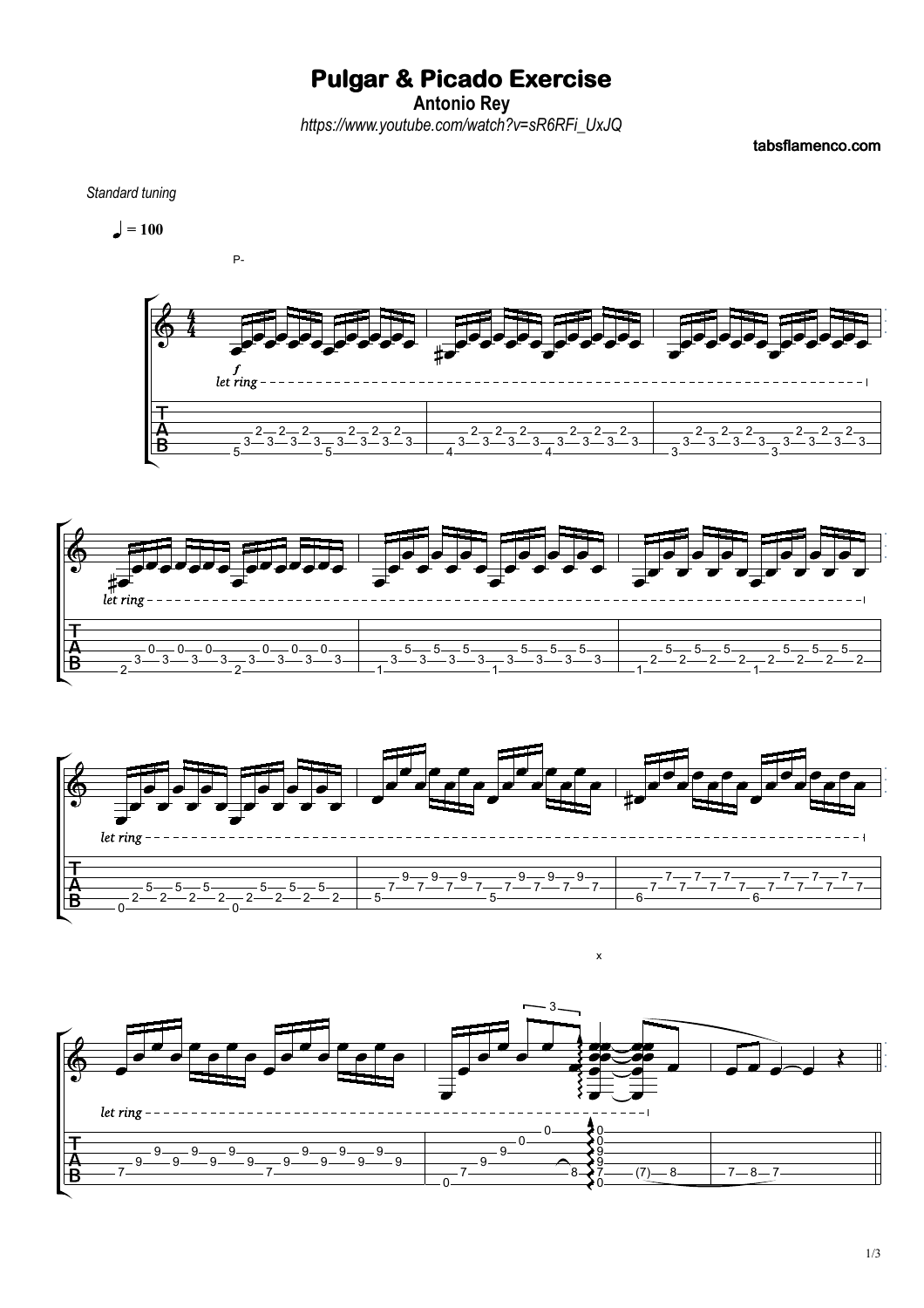









Repeated